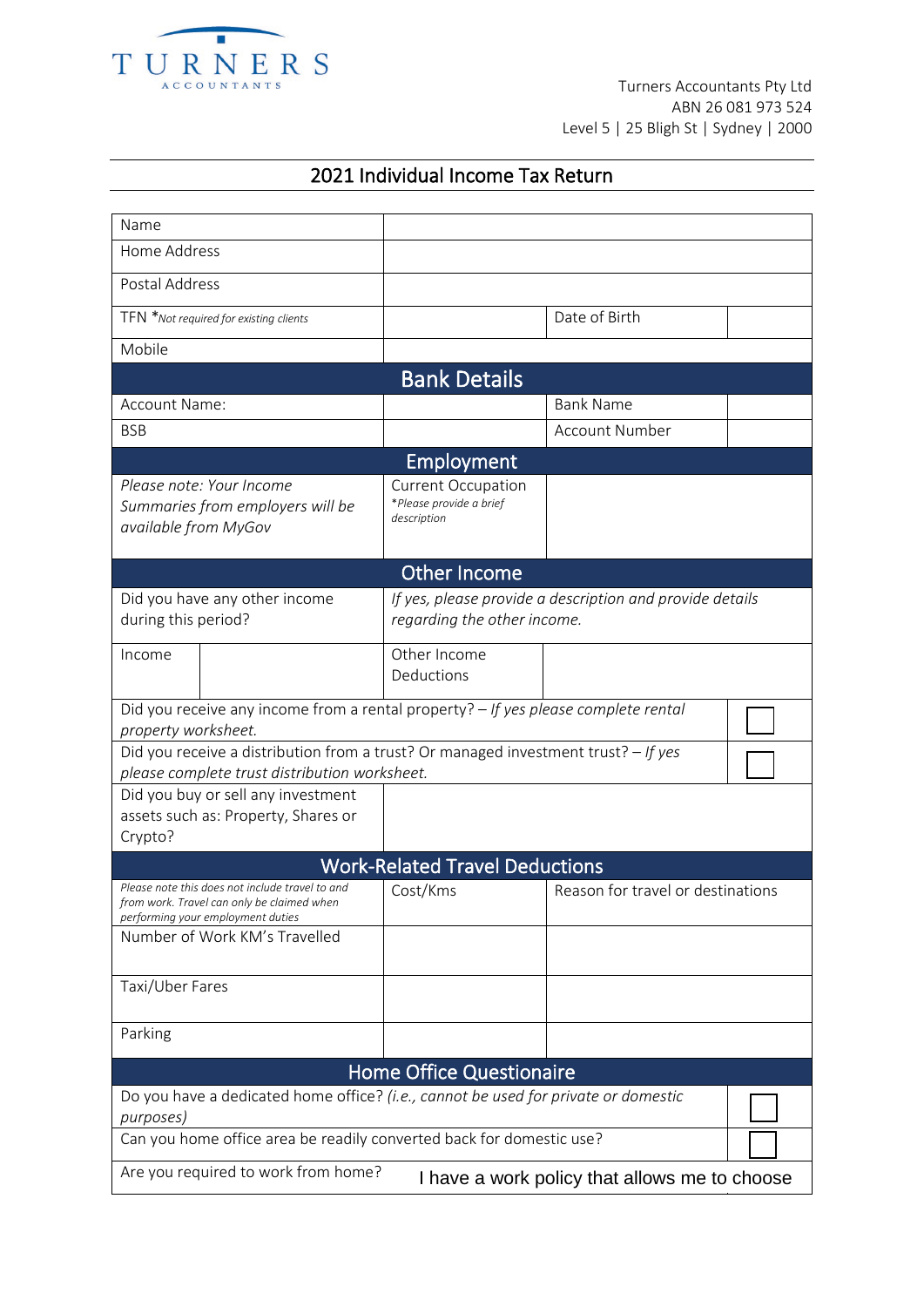

| <b>Home Office Deductions</b>                                                                                                                             |                                |                                                                       |  |  |  |
|-----------------------------------------------------------------------------------------------------------------------------------------------------------|--------------------------------|-----------------------------------------------------------------------|--|--|--|
| Number of hours spent working<br>from home                                                                                                                |                                | Approx. Portion of floor<br>space attributable to<br>home office area |  |  |  |
| Home Office Running Costs? -<br>Please breakdown item and cost                                                                                            |                                |                                                                       |  |  |  |
| Home Office Furniture - Please<br>provide a description including                                                                                         |                                |                                                                       |  |  |  |
| purchase price                                                                                                                                            |                                |                                                                       |  |  |  |
|                                                                                                                                                           | <b>Self-Education Expenses</b> |                                                                       |  |  |  |
| You can claim self-education and study expenses you incur when the course you take leads to a<br>formal qualification and meets the following conditions: |                                |                                                                       |  |  |  |
| Was the self-education and study expenses maintaining or improving the specific skills<br>or knowledge you require in your current employment activities? |                                |                                                                       |  |  |  |
| Was the self-education and study expenses likely to result in, an increase in your<br>income from your current employment activities.                     |                                |                                                                       |  |  |  |
| Please provide a brief description of the course or seminars                                                                                              |                                |                                                                       |  |  |  |
| Conference/Seminars                                                                                                                                       |                                | Journals & Periodicals &<br>Subscriptions                             |  |  |  |
| <b>Associated Travel</b>                                                                                                                                  |                                | Associated Stationary                                                 |  |  |  |
| Course Fees                                                                                                                                               |                                | Other Expenses                                                        |  |  |  |
| <b>Other Deductions</b>                                                                                                                                   |                                |                                                                       |  |  |  |
| Mobile Phone                                                                                                                                              |                                | Internet                                                              |  |  |  |
| Work-Related Clothing                                                                                                                                     |                                | Computers & Software                                                  |  |  |  |
| Protective Clothing                                                                                                                                       |                                | Occupation specific<br>clothing                                       |  |  |  |
| Tools & Equipment                                                                                                                                         |                                | Dry Cleaning                                                          |  |  |  |
| Stationary                                                                                                                                                |                                | Reference Materials                                                   |  |  |  |
| <b>Union Fees</b>                                                                                                                                         |                                | Income Protection                                                     |  |  |  |
| <b>Donations</b>                                                                                                                                          |                                |                                                                       |  |  |  |
| Name of Organisation<br>Amount                                                                                                                            |                                |                                                                       |  |  |  |
|                                                                                                                                                           |                                |                                                                       |  |  |  |
|                                                                                                                                                           |                                |                                                                       |  |  |  |

| Depreciable Expenses - Items Over \$300 |      |                       |  |  |
|-----------------------------------------|------|-----------------------|--|--|
| Item                                    | Cost | <b>Business Use %</b> |  |  |
|                                         |      |                       |  |  |
|                                         |      |                       |  |  |
|                                         |      |                       |  |  |
|                                         |      |                       |  |  |
|                                         |      |                       |  |  |